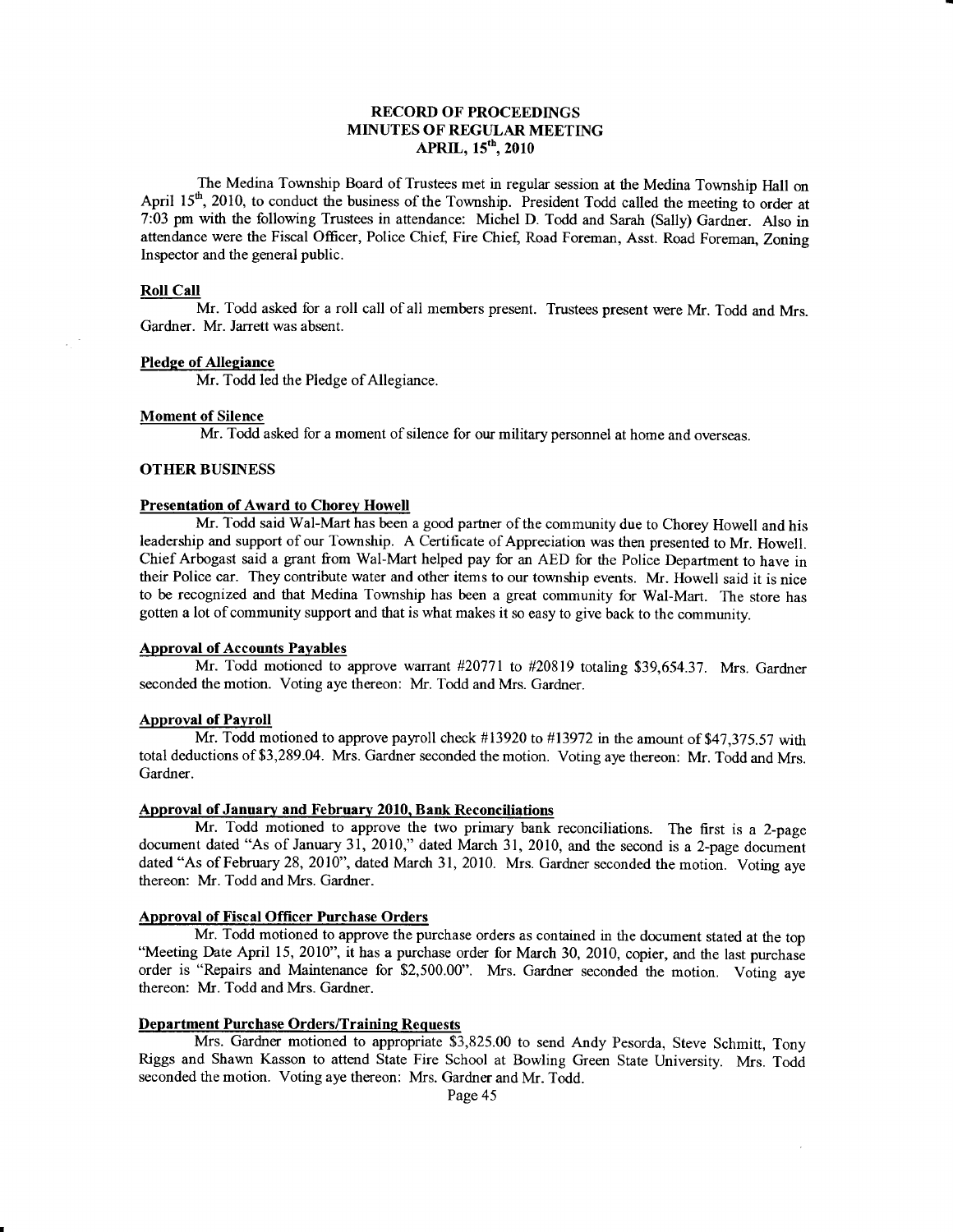#### **OTHER BUSINESS CON'T**

#### Thank You to Zoning

Mrs. Gardner attended a meeting where a comment was made on the different lengths of time it takes to get zoning approval for businesses when they come into a new area. In Texas you can get approval one day and break ground the next. ln Cleveland it takes upwards to 18 months. She thanked the zoning people for doing so much upfront work so things don't have to be tabled at the meetings.

#### Purchase Orders for Tree Trimming Along Roadsides

Mr. Todd motioned to approve the appropriation of \$20,000.00 for Purchase Order Number 2031- 153 I in the amount of \$20,000.00 for wood trimming. Mrs. Gardner seconded the motion. Voting aye thereon: Mr. Todd and Mrs. Gardner.

#### REPORT

#### Fire Department

Chief Crumley said the State Fire School awards scholarships and the 5 firefighters going for training will apply for the scholarships. For the month of March 2010, the department responded to 35 calls as follows (see attached): 2 alarm drops l 17 EMS assists 9 fire calls (2 were structure fires) 6 Motor Vehicle Accidents There were 68 Inspections conducted. The duty crew went to Western Reserve Masonic Home and played bingo with the seniors. They also did a tour of the fire station for a childs birthday. Due to family responsibilities Ed Szoke resigned from the department effective 3/1/09. Chief Crumley said there was a question regarding using the money collected from the EMS Levy to purchase AED's for the Police Department. He contacted Tom Karris of the Prosecutor's Office asking that question. He read a letter with the response from Mr. Karris. Chief Crumley said he attended a Fire Chief's meeting and was told other communities purchase AED's and then give them to the Police Departnent. Mrs. George, Fiscal Officer, said specifically, "this cannot be done". She said she is not comfortable with doing this. Chief Crumley said his AED's are 2 years old and he may upgrade them and then give the old ones to the Townhall, Road Departrnent and Police Department. Mr. Todd said to make sure it is a legitimate necessity because we have nice clean books and he wants them kept that way. Chief said yes he agrees 100%.

#### **State Audit**

Mrs. George, Fiscal Officer, said the auditors are coming Monday to audit 2009. They will prepare all documents and then we will have an audit conference in executive session in the next several months.

Mr. Todd motioned to accept the Medina Township March 2010, Fire Report. Mrs. Gardner seconded the motion. Voting aye thereon: Mr. Todd and Mrs. Gardner.

#### Resignation of Ed Szoke

Mr. Todd motioned to accept the resignation of Ed Szoke effective March l, 2009. Mrs. Gardner seconded the motion. Voting ay thereon: Mr. Todd and Mrs. Gardner.

#### OLD BUSINESS

# Nettleton Road Culvert

Mr. Todd tabled the Nettleton Road Culvert.

#### **Township Limit Signs**

Mr. Todd motioned to approve the expenditure of \$1,600.00 to pwchase Medina Township signs. Mrs. Gardner seconded the motion. Voting aye thereon: Mr. Todd and Mrs. Gardner.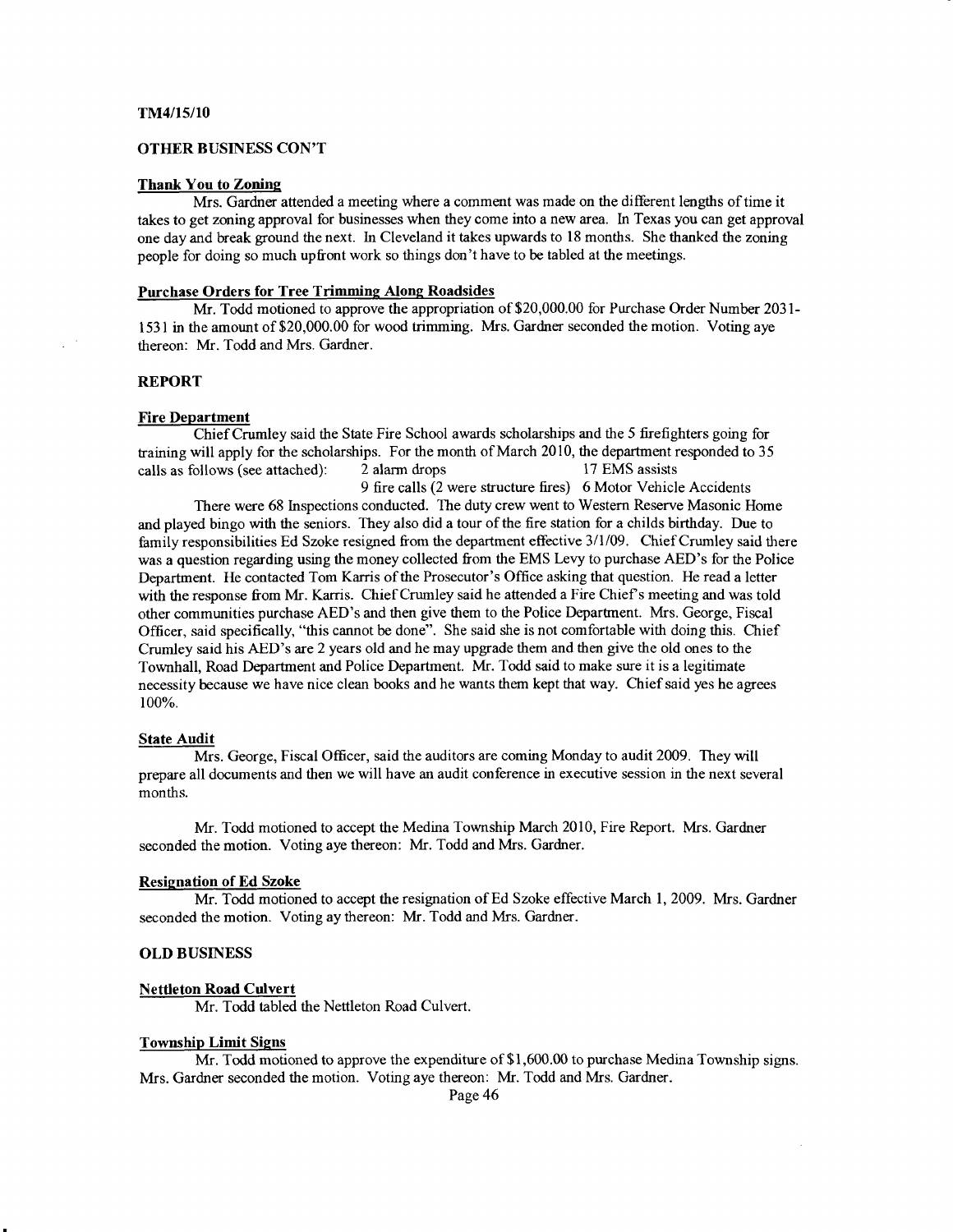# TM4/15/10

# OLD BUSINESS CON'T

#### Electric Aggregation

Mrs. Gardner said this will be on the May ballot she said there was information regarding Electric Aggregation on the desk in the foyer. Mr. Todd tabled Electric Aggregation.

#### Community Pick-it-up-Dav

Mr. Todd said Community Pick-it-up Day will be May 1, 2010. Laurie Shoemaker said to please spread the word. The information is on the website.

#### NEW BUSINESS

#### Electronic Records

Mr. Todd said a merno was received from the Prosecutors Office on how to deal with elecfronic mail record retention. Mrs. George will review it. Mr. Todd said e-mails that are not township business can be disposed of but if it is township business it is to be kept.

#### Storage Shed for Parks

Mr. Todd said there was a discussion regarding purchasing a storage shed instead of renting it. The cost of rental last year was \$800.00. The price of the shed Jeff was looking at was \$2,600.00. Mr. Todd said the cost of the shed would be approximately 3 years rental. Mrs. Gardner asked what was kept in the stred and who has access to it. Mr. Kessler said bases, lime, tools. Township employees have access to the shed and sometimes the managers of the ball teams need to have access if someone has disturbed the fields and they need to be relined. Mrs. Gardner wants to wait until Mr. Jarrett returns.

#### Medina County Commissioners CDBG Grant Application

Mr. Todd gave the Commissioners CDBG Grant to Chief Arbogast. Mrs. George asked if it could be used specifically for handicapped paths even if they won't fund the handicapped restooms. Mr. Todd said Mr. Wilkins spoke to the Commissioners regarding the grant last year and was told the Township had too much money.

#### PUBLIC COMMENT

Mr. Todd motioned to open the floor for public comment. Mrs. Gardner seconded the motion.

Linda DeHoff (4591 Marks Road) asked the Trustees if they could stay after the meeting because she needs specific information from them regarding what types of grants to look for. She said that the Wal-Mart Foundation may be able to help with the handicapped walkways. Mr. Todd said JeffKessler can give her 90% of the information she needs regarding walkways etc.

Brian Schollaert, Student, (4153 Fox Meadow Drive) asked where the restrooms would be placed. Mr. Todd said they would be behind the fields where the three fields are located. Brian asked just for safety reasons in case a foul ball would be hit.

Mr. Todd closed the floor for public comment. Mrs. Gardner seconded the motion.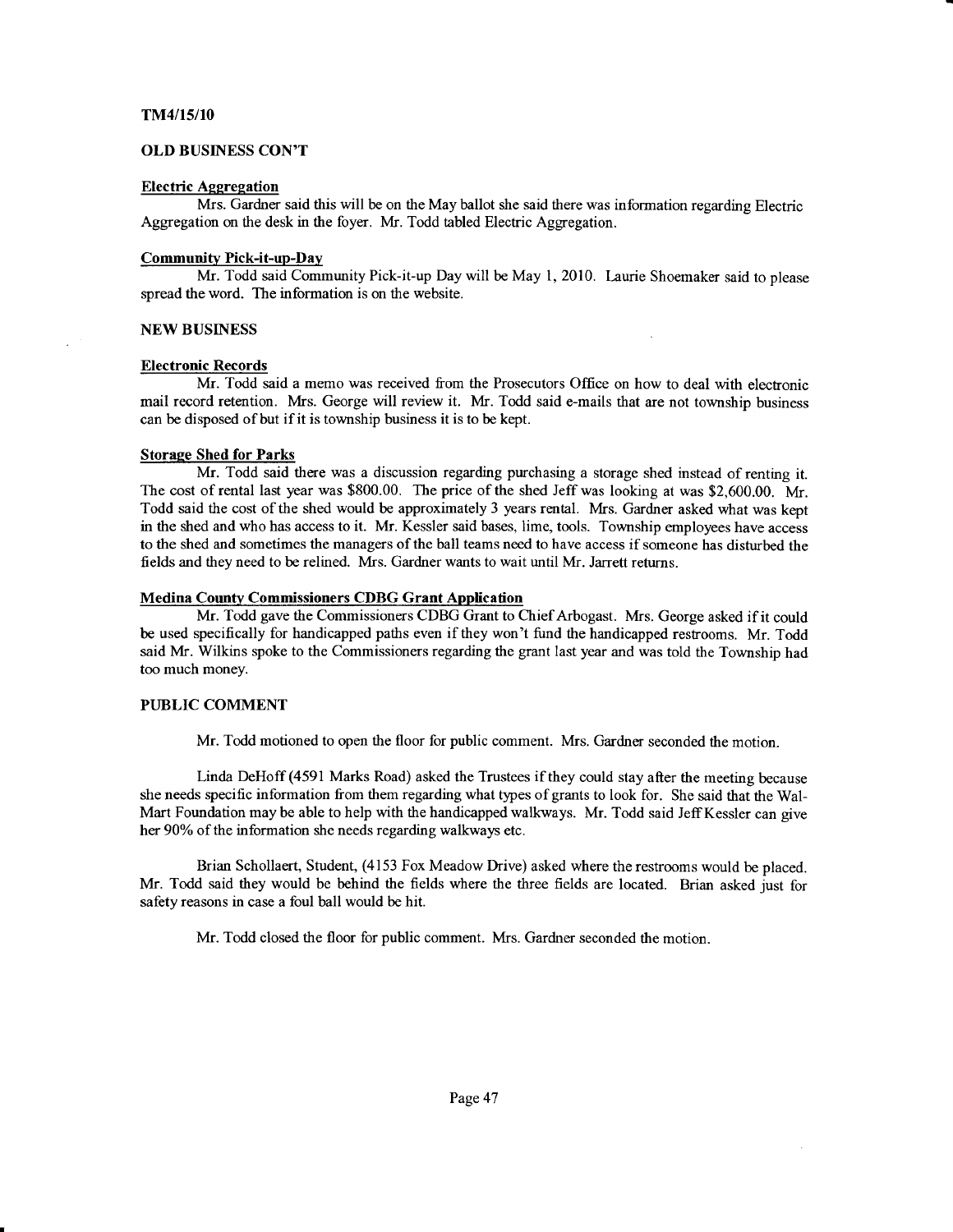#### TM4/15/10

#### **OTHER BUSINESS**

#### Impounded Car

Mr. Todd said a car was impounded and sat in storage for approximately 8 months before the case was finished. The storage fees are \$10,000.00 plus and the vehicle is worth about \$4,000.00. The storage company wants the township to pay the fees and the township said no. An agreement was reached with the storage company that the Township would give title to the storage company and that would be it. The only thing the Township wants is to be sure this is legal.

Mr. Todd motioried to transfer title of the 2005 Equinox that was seized and stored at C&M Towing at 595 take Road Medina, Ohio, in exchange for all the fees that were accumulated for storage to be forgiven and also on the condition that the Prosecutors Office says that this is a legitimate way to resolve the dispute between us and them. Mrs. Gardner seconded the motion. Voting aye thereon: Mr. Todd and Mrs. Gardner.

Mr. Todd and Chief Arbogast explained what forfeiture was and the reason the vehicle was impounded.

Matt Galla (3503 Hamilton Road) said the Sheriffs Office busted a drug dealer and used the vehicle right away.

Mr. Todd motioned to adjourn the meeting at 7:54 prn. Mrs. Gardner seconded the motion. Voting aye thereon: Mr. Todd and Mrs. Gardner.

Therese George, Fiscal Officer

Michael D. Todd, Chairman

arah (Sally) Gardne

Ray Jarrett

Page 48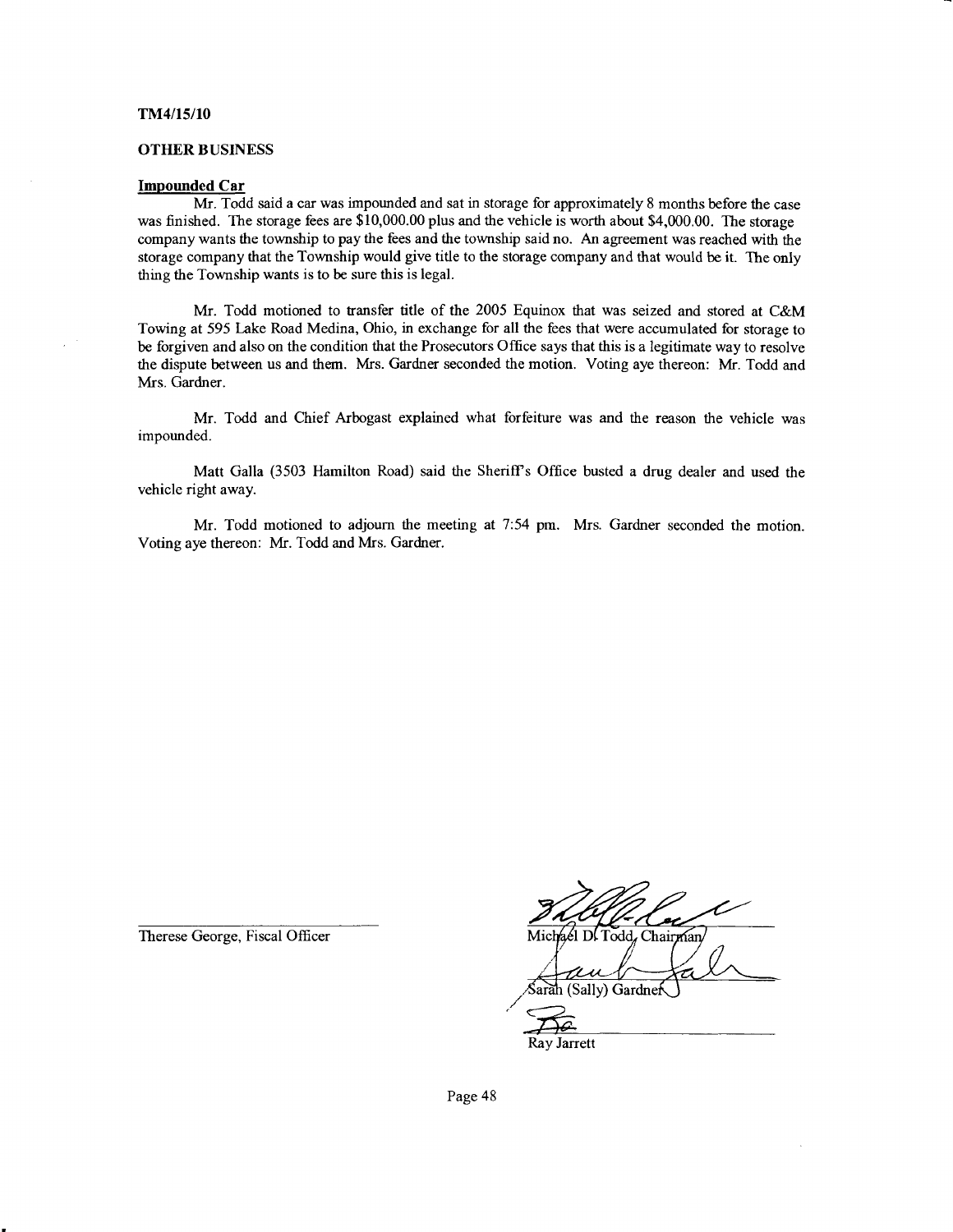# Medina Township Fire Department March 2O1O Activity Report

|                                       | <b>Type of Alarms</b>          |                                                    |                |                                       |  |
|---------------------------------------|--------------------------------|----------------------------------------------------|----------------|---------------------------------------|--|
|                                       |                                |                                                    | Count          | Percentage                            |  |
| A                                     | <b>Alarm Drop</b>              |                                                    | $\overline{2}$ | 5.71%                                 |  |
|                                       |                                | 2- Commercial                                      |                |                                       |  |
|                                       |                                | 2-4931 Nettleton WRMC - caused by resident cooking |                |                                       |  |
| E                                     |                                | <b>Assist EMS (LST)</b>                            | 17             | 48.57%                                |  |
|                                       |                                | 3- difficulty breathing                            |                |                                       |  |
|                                       |                                | 1- unconscious but breathing                       |                |                                       |  |
|                                       |                                | 3-falls                                            |                |                                       |  |
|                                       |                                | 1- elevated temperature                            |                |                                       |  |
|                                       |                                | 3- Chest pain                                      |                |                                       |  |
|                                       |                                | 2- sudden illness                                  |                |                                       |  |
|                                       |                                | 1- Seizure                                         |                |                                       |  |
|                                       |                                | 1- lift assist                                     |                |                                       |  |
|                                       |                                | 1- Altered mental state                            |                |                                       |  |
|                                       |                                | 1- hip injury                                      |                |                                       |  |
| İΕ                                    | <b>Fire Call</b>               |                                                    | 9              | 25.71%                                |  |
|                                       |                                | 1- Natual gas leaks                                |                |                                       |  |
|                                       |                                | 2- structure fires                                 |                |                                       |  |
|                                       |                                |                                                    |                | 1- Medina City mutual aid - cancelled |  |
|                                       |                                | 1- Vehicle Fire                                    |                |                                       |  |
|                                       |                                | 1- smoke investigation                             |                |                                       |  |
|                                       |                                | 1- Steam mistaken for smoke                        |                |                                       |  |
|                                       |                                | 3- Open burn complaints                            |                |                                       |  |
| M                                     |                                | <b>Motor Vehicle Accident</b>                      | 6              | 17.14%                                |  |
| <b>Total Incident Count</b>           |                                |                                                    | 35             |                                       |  |
|                                       |                                |                                                    |                |                                       |  |
|                                       |                                | <b>Breakdown of Location of Calls</b>              |                |                                       |  |
|                                       |                                | Medina Twp                                         | 34             |                                       |  |
|                                       |                                | <b>Mutual Aid Given</b>                            | 1              |                                       |  |
|                                       |                                | 1- Medina City                                     |                |                                       |  |
|                                       | <b>Total Calls for Month</b>   |                                                    | 35             |                                       |  |
|                                       |                                |                                                    |                |                                       |  |
|                                       |                                | <b>Total Calls During Staffing Hours</b>           | 27             |                                       |  |
|                                       |                                | Mon. Thru Fri. 7am-3pm                             |                |                                       |  |
|                                       | <b>Inspections conducted</b>   |                                                    |                |                                       |  |
| <b>Annual Fire Safety Inspections</b> |                                |                                                    | 46             |                                       |  |
|                                       | Re-Inspections                 |                                                    | 16             |                                       |  |
|                                       | <b>Annual Fire Alarm Tests</b> |                                                    | $\overline{2}$ |                                       |  |
|                                       | <b>Annual Sprinkler Tests</b>  |                                                    | $\mathbf{1}$   |                                       |  |
|                                       |                                | <b>Semi Annual Hood Tests</b>                      | 3              |                                       |  |
| <b>Total Inspections</b>              |                                |                                                    | 68             |                                       |  |
| <b>Public Relation Activities</b>     |                                |                                                    |                |                                       |  |
|                                       |                                | Station tour for child's birthday                  |                |                                       |  |
|                                       |                                | Installed address signs for township residents     |                |                                       |  |